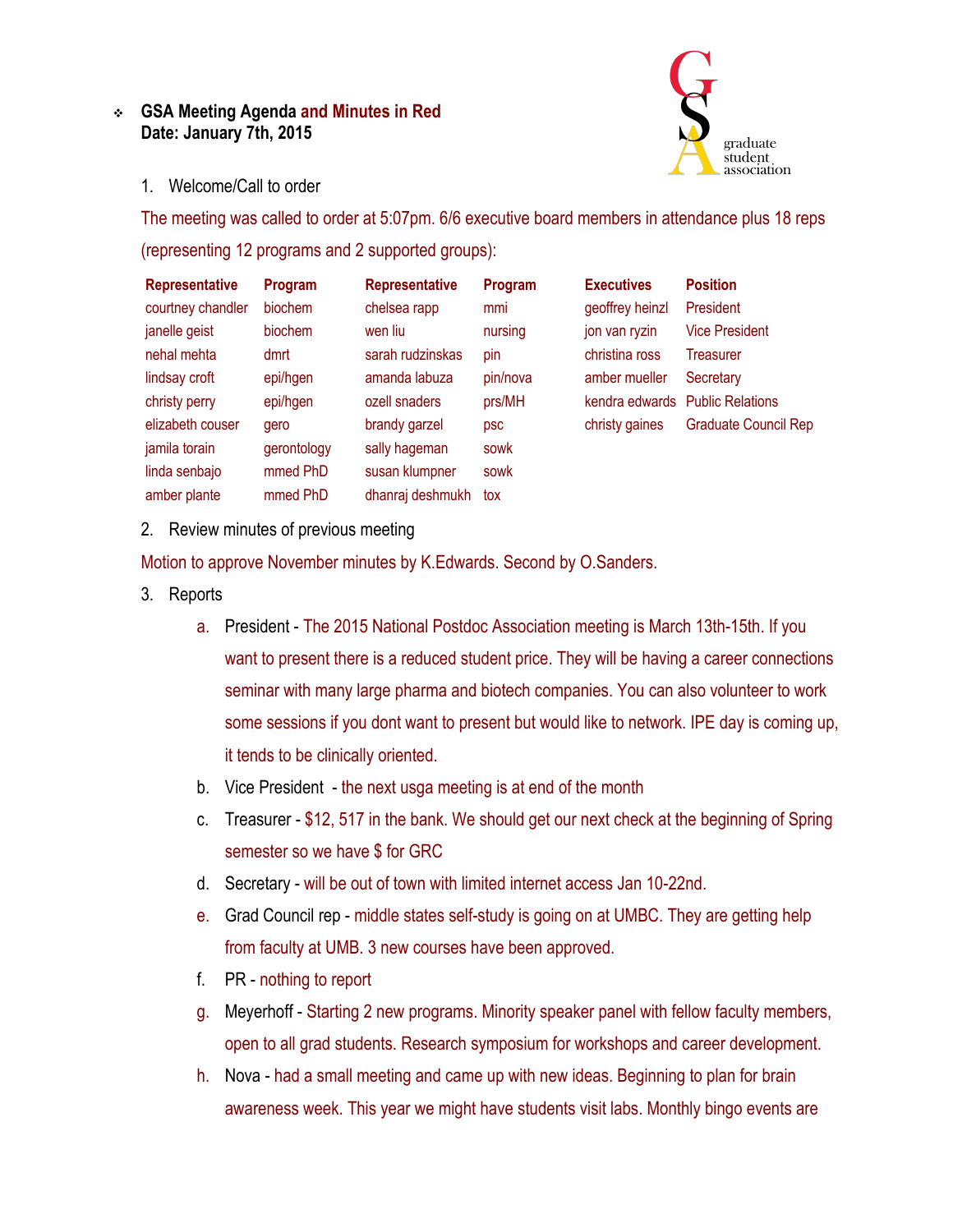set up for next semester. Healthy First Saturdays are almost all confirmed. A date is set for Ronald McDonald house event.

- 4. Old Business
	- a. Committee Reports
		- i. Finance Travel award applications are due this month
		- ii. Social Activities Ugly Sweater event at Camden Pub went well. Hope to get more donations at a Spring service event.
		- iii. Meet & Confer Met with Drs. Perman, Ward and Jarrell. Pushed for dental insurance. Considering creating graduate student lounge so that we have a home facility for quiet study.
		- iv. Professional Development Research Award Applications due Jan 15th
		- v. Communications No January newsletter due to format changes. Committee Website Training on Jan 8th. You can now click on the articles in the email which links you to their home on our website. We should add the November issue to the website.
		- vi. GRC We have a speaker, Dr. Nathaniel Comfort! We need a few more volunteers for the committee. A checklist of tasks is going around. If you see a task that you would like to perform, please sign the sheet with your name and email. Start spreading the word about the GRC! Will hold brief committee meeting directly following.

## 5. New Business

a) Budgets up for approval for Meyerhoff and Nova.

| <b>EVENT</b>                   | <b>ITEMS</b> | <b>PRICE/UNIT</b> | # UNITS                | <b>TOTAL COST/ITEM</b> | <b>REQUESTED</b> |
|--------------------------------|--------------|-------------------|------------------------|------------------------|------------------|
| <b>Minority Speaker Series</b> | Pizza        | \$15              | 5                      | \$75.00                | \$75.00          |
|                                | Soda         | \$1.25            | 20                     | \$25.00                | \$25.00          |
|                                | Salad        | \$5               | 10                     | \$50.00                | \$50.00          |
|                                |              |                   | <b>Total</b>           | \$150.00               | \$150.00         |
| Meyerhoff Research Symposium   | Soda         | \$1.25            | 35                     | \$43.75                | \$50.00          |
|                                | Food         | \$5.00            | 35                     | \$175.00               | \$175.00         |
|                                |              |                   | Total <sup>F</sup>     | \$218.75               | \$225.00         |
|                                |              |                   | <b>Total Requested</b> |                        | \$368.75         |

MH - mostly asking for \$ for food to support quests at their 2 major events.

Nova - Requesting funds to cover food for semester and summer events, supplies for port discovery visits and April Ronald McDonald House visit - will make breakfast for everyone.